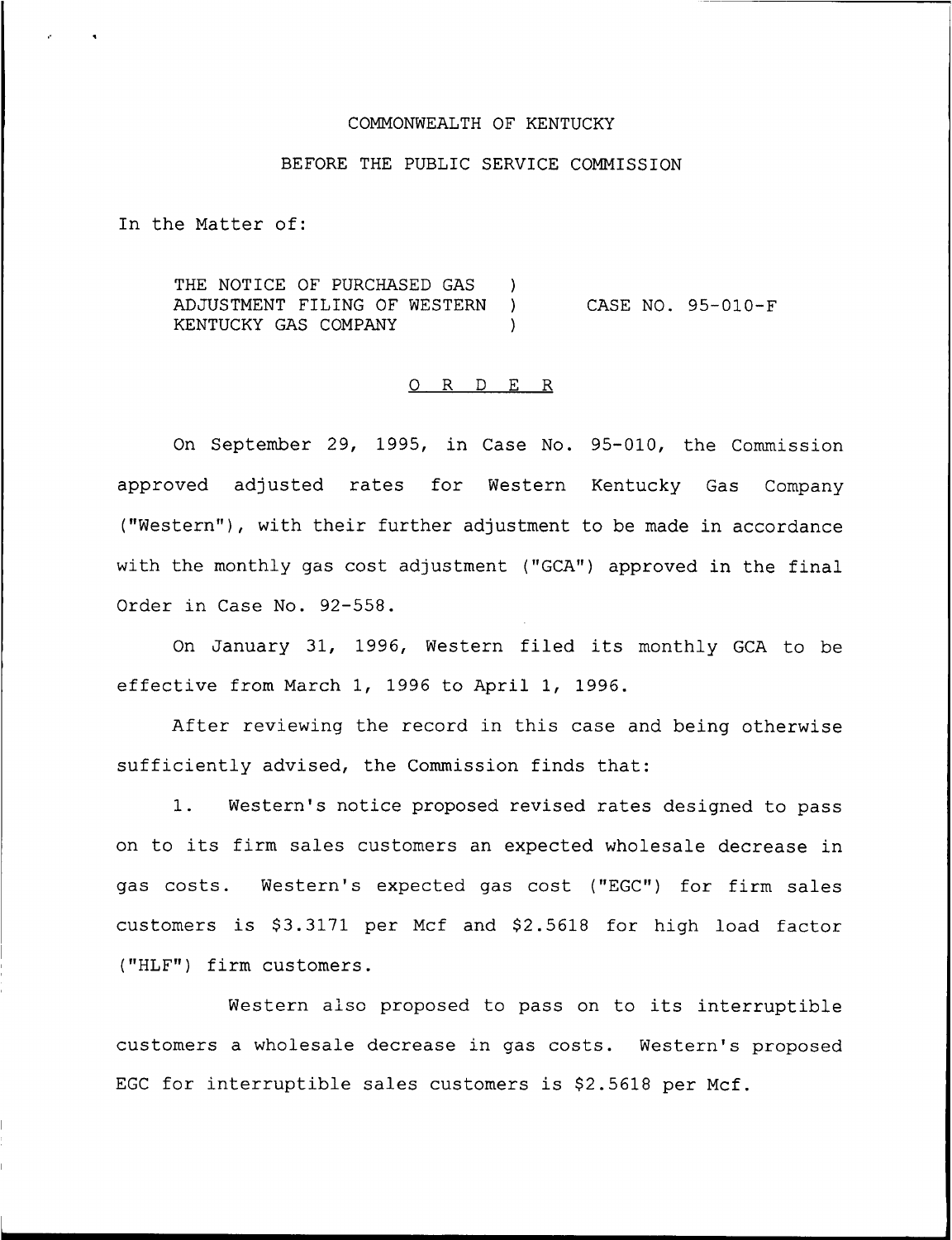2. Western has no current supplier refunds. Total refund factors of 12.49 cents per Mcf for firm sales customers and 7.68 cents per Mcf for interruptible customers reflect adjustments from previous months.

Western's notice likewise set out no current refund adjustments for transportation customers. Total refund adjustments of 6.3 cents for T-2 firm and 1.49 cents per Mcf for T-2 interruptible transportation customers reflect previous month adjustments.

3. Western's notice set out <sup>a</sup> 6-month correction factor ("CF") of (16.75) cents per Ncf which will remain in effect until April 1, 1996. The CF is designed to recoup net over-collections of gas cost from the 6-month period ending June 30, 1995.

4. These adjustments produce gas cost adjustments of (\$ .4084) per Ncf for firm sales customers, (\$ .3819) per Ncf for HLF customers, and (\$.3338) per Mcf for interruptible sales customers.

5. The rate adjustments in the Appendix to this Order are fair, just, and reasonable, in the public interest, and should be effective for final meter readings on and after March 1, 1996.

IT IS THEREFORE ORDERED that:

1. The rates in the Appendix to this Order are fair, just, and reasonable and are approved effective for final meter readings on and after March 1, 1996.

 $-2-$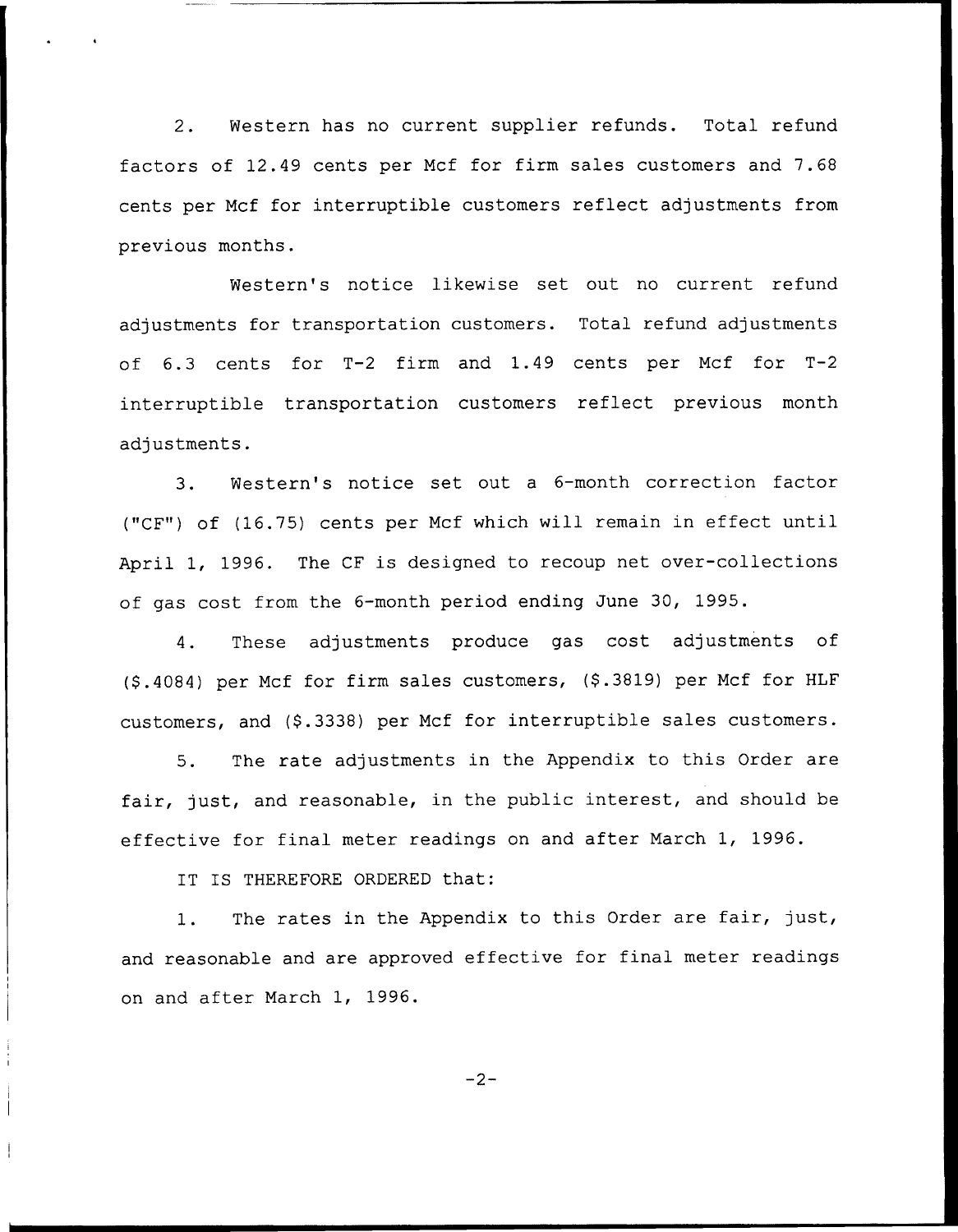2. Within <sup>30</sup> days of the date of this Order, Western shall file with the Commission its revised tariffs setting out the rates authorized in this Order.

Done at Frankfort, Kentucky, this 22nd day of February, 1996.

PUBLIC SERVICE COMMISSION

.<br>reas rman

Vice Chairman

Commissione

ATTEST:

Executive Director